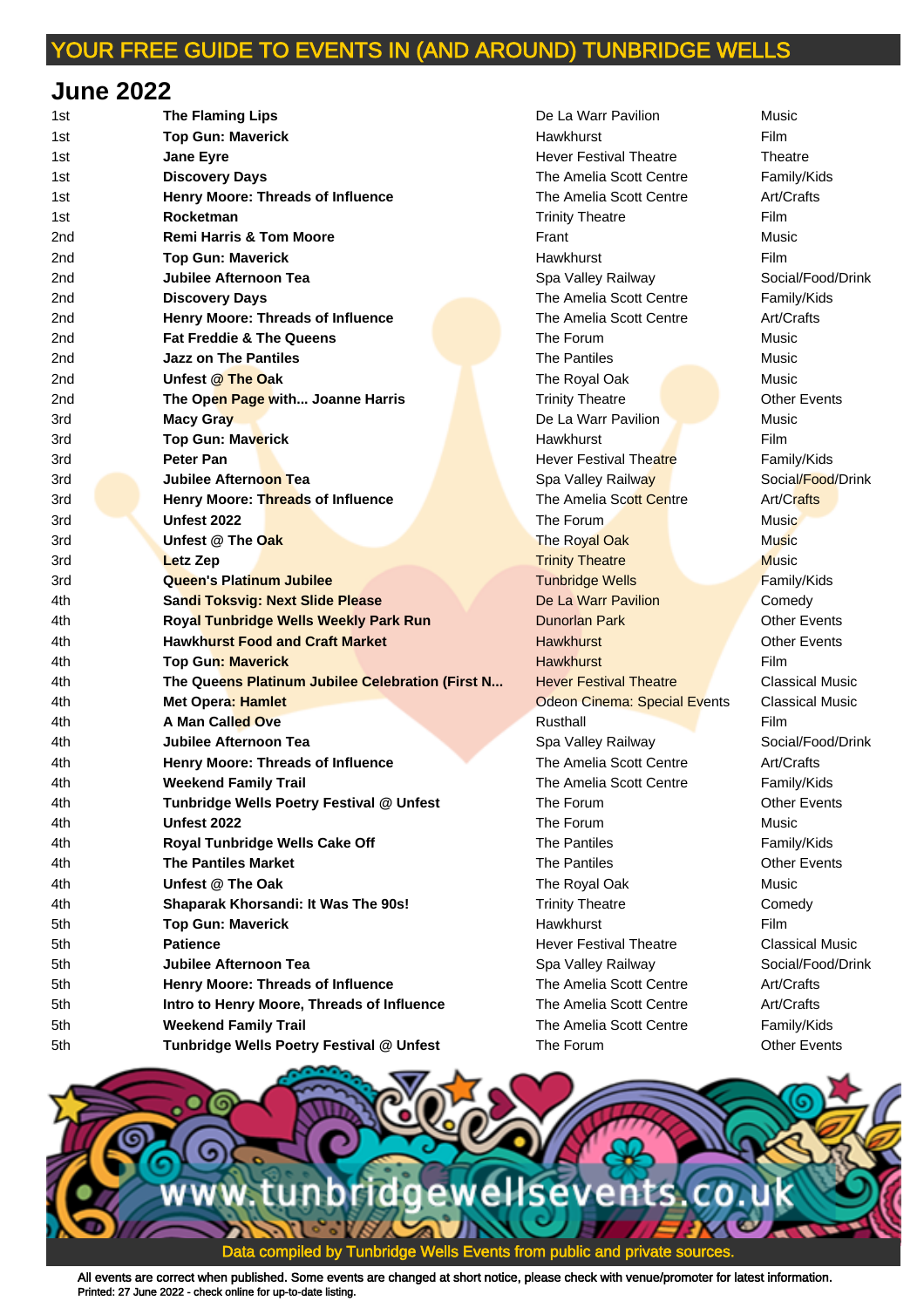## **June 2022 continued**

| 5th  | Unfest 2022                                               | The Forum                    | Music               |
|------|-----------------------------------------------------------|------------------------------|---------------------|
| 5th  | <b>The Pantiles Market</b>                                | <b>The Pantiles</b>          | <b>Other Events</b> |
| 5th  | Unfest @ The Oak                                          | The Royal Oak                | Music               |
| 5th  | <b>Waiting For Godot</b>                                  | <b>Trinity Theatre</b>       | Theatre             |
| 5th  | <b>Tunbridge Wells Poetry Festival</b>                    | Tunbridge Wells              | <b>Other Events</b> |
| 6th  | <b>Top Gun: Maverick</b>                                  | <b>Hawkhurst</b>             | <b>Film</b>         |
| 6th  | <b>Henry Moore: Threads of Influence</b>                  | The Amelia Scott Centre      | Art/Crafts          |
| 7th  | <b>Terry Deary's Twisted Tales</b>                        | Assembly Hall Theatre        | Theatre             |
| 7th  | <b>Top Gun: Maverick</b>                                  | <b>Hawkhurst</b>             | Film                |
| 7th  | <b>Evening Garden Tours at Sissinghurst Castle Garden</b> | Sissinghurst                 | <b>Other Events</b> |
| 7th  | <b>Henry Moore: Threads of Influence</b>                  | The Amelia Scott Centre      | Art/Crafts          |
| 7th  | <b>Casablanca Beats</b>                                   | <b>Trinity Theatre</b>       | <b>Film</b>         |
| 8th  | Jools Holland and his Rhytmn & Blues Orchestra            | Assembly Hall Theatre        | Music               |
| 8th  | Royal Philharmonic Orchestra                              | De La Warr Pavilion          | Classical Mus       |
| 8th  | <b>Top Gun: Maverick</b>                                  | Hawkhurst                    | <b>Film</b>         |
| 8th  | <b>Imaginary Landscapes</b>                               | Penshurst                    | <b>Other Events</b> |
| 8th  | Henry Moore: Threads of Influence                         | The Amelia Scott Centre      | Art/Crafts          |
| 8th  | <b>Studio Collective Workshop</b>                         | The Pantiles                 | Art/Crafts          |
| 9th  | Jools Holland and his Rhytmn & Blues Orchestra            | Assembly Hall Theatre        | <b>Music</b>        |
| 9th  | <b>Top Gun: Maverick</b>                                  | Hawkhurst                    | Film                |
| 9th  | I Am Zlatan                                               | Odeon Cinema: Special Events | <b>Film</b>         |
| 9th  | Henry Moore: Threads of Influence                         | The Amelia Scott Centre      | Art/Crafts          |
| 9th  | <b>Jazz on The Pantiles</b>                               | <b>The Pantiles</b>          | <b>Music</b>        |
| 9th  | <b>The Picnic Extravaganza</b>                            | Tonbridge                    | Family/Kids         |
| 9th  | <b>This Is Your Trial</b>                                 | <b>Trinity Theatre</b>       | Comedy              |
| 9th  | <b>Poets in Pubs: Flitt &amp; Folio</b>                   | Tunbridge Wells, St Johns    | <b>Other Events</b> |
| 10th | <b>Paul Merton's Improv Chums</b>                         | <b>Assembly Hall Theatre</b> | Comedy              |
| 10th | <b>Everything Everywhere All At Once</b>                  | <b>Hawkhurst</b>             | Film                |
| 10th | <b>Top Gun: Maverick</b>                                  | <b>Hawkhurst</b>             | Film                |
| 10th | Beer, Burgers & Boardgames: Reboot                        | <b>Rusthall</b>              | Social/Food/I       |
| 10th | <b>Performing Poetry</b>                                  | Southborough                 | <b>Other Events</b> |
| 10th | <b>Henry Moore: Threads of Influence</b>                  | The Amelia Scott Centre      | Art/Crafts          |
| 10th | <b>Total Stone Roses + Oaysis</b>                         | The Forum                    | Music               |
| 10th | <b>Story Time</b>                                         | <b>Trinity Theatre</b>       | Family/Kids         |
| 11th | <b>Tunbridge Wells Cycling Festival</b>                   | <b>Calverley Grounds</b>     | Family/Kids         |
| 11th | Royal Tunbridge Wells Weekly Park Run                     | Dunorlan Park                | <b>Other Events</b> |
| 11th | <b>Moth Identification Session</b>                        | Grosvenor & Hilbert Park     | Family/Kids         |
| 11th | Downton Abbey: A New Era                                  | Hawkhurst                    | Film                |
| 11th | <b>Top Gun: Maverick</b>                                  | <b>Hawkhurst</b>             | Film                |
| 11th | <b>Big 7 Scooter Rally</b>                                | Hop Farm Family Park         | <b>Other Events</b> |
| 11th | <b>The Kent Gin Train</b>                                 | Spa Valley Railway           | Social/Food/I       |
| 11th | Henry Moore: Threads of Influence                         | The Amelia Scott Centre      | Art/Crafts          |
| 11th | <b>Weekend Family Trail</b>                               | The Amelia Scott Centre      | Family/Kids         |
| 11th | <b>Boogie Nights</b>                                      | The Forum                    | Music               |
| 11th | <b>The Pantiles Market</b>                                | The Pantiles                 | <b>Other Events</b> |
| 11th | Downton Abbey: A New Era                                  | <b>Trinity Theatre</b>       | Film                |
| 11th | <b>TW Yard Sale</b>                                       | <b>Tunbridge Wells</b>       | <b>Other Events</b> |

5th **Unfest @ The Oak** The Royal Oak Music 5th **Waiting For Godot** Trinity Theatre Theatre **Tunbridge Wells Poetry Feature Controllering Tunbridge Wells** The Amelia Scott Centre **The Antiscussi** Art/Crafts Assembly Hall Theatre Theatre The Amelia Scott Centre **Art/Crafts Trinity Theatre Film** Assembly Hall Theatre **Music Branch Royal Philharmonic Classical Music Classical Music The Amelia Scott Centre The Art/Crafts** Assembly Hall Theatre **Music** Odeon Cinema: Special Events Film **The Amelia Scott Centre The Art/Crafts Trinity Theatre Comedy Tunbridge Wells, St Johns Other Events 10th Paul Merry Assembly Hall Theatre Comedy 10th Beer, Burgers & Board Beer, Burgers & Board Beer, Burgers & Board, Burgers & Board, Burgers & Board, Burgers & Board, Burgers & Board, Burgers & Board, Burgers & Board, Burgers & Board, Burgers & Board, Burgers & Boa 10th Poetry Southborough Control Control Control Control Control Control Control Control Control Control Control Control Control Control Control Control Control Control Control Control Control Control Control Control Cont** 10th **Henry Moore: Threads of Influence** The Amelia Scott Centre Art/Crafts **Trinity Theatre Trinity Theatre Family/Kids 11th Calverley Grounds Family/Kids** 11th Dunorlan Park **Park Access Park Access** Other Events 11th **Moth Identification Session** Grosvenor & Hilbert Park Family/Kids 11th **Big 7 Scooter Rally** Hop Farm Family Park Other Events **11th Spa Valley Railway Social/Food/Drink The Amelia Scott Centre The Art/Crafts** The Amelia Scott Centre Family/Kids 11th **Downton Abbey: A New Era** Trinity Theatre Film **Tunbridge Wells Charge Tunbridge Wells** Charge Other Events

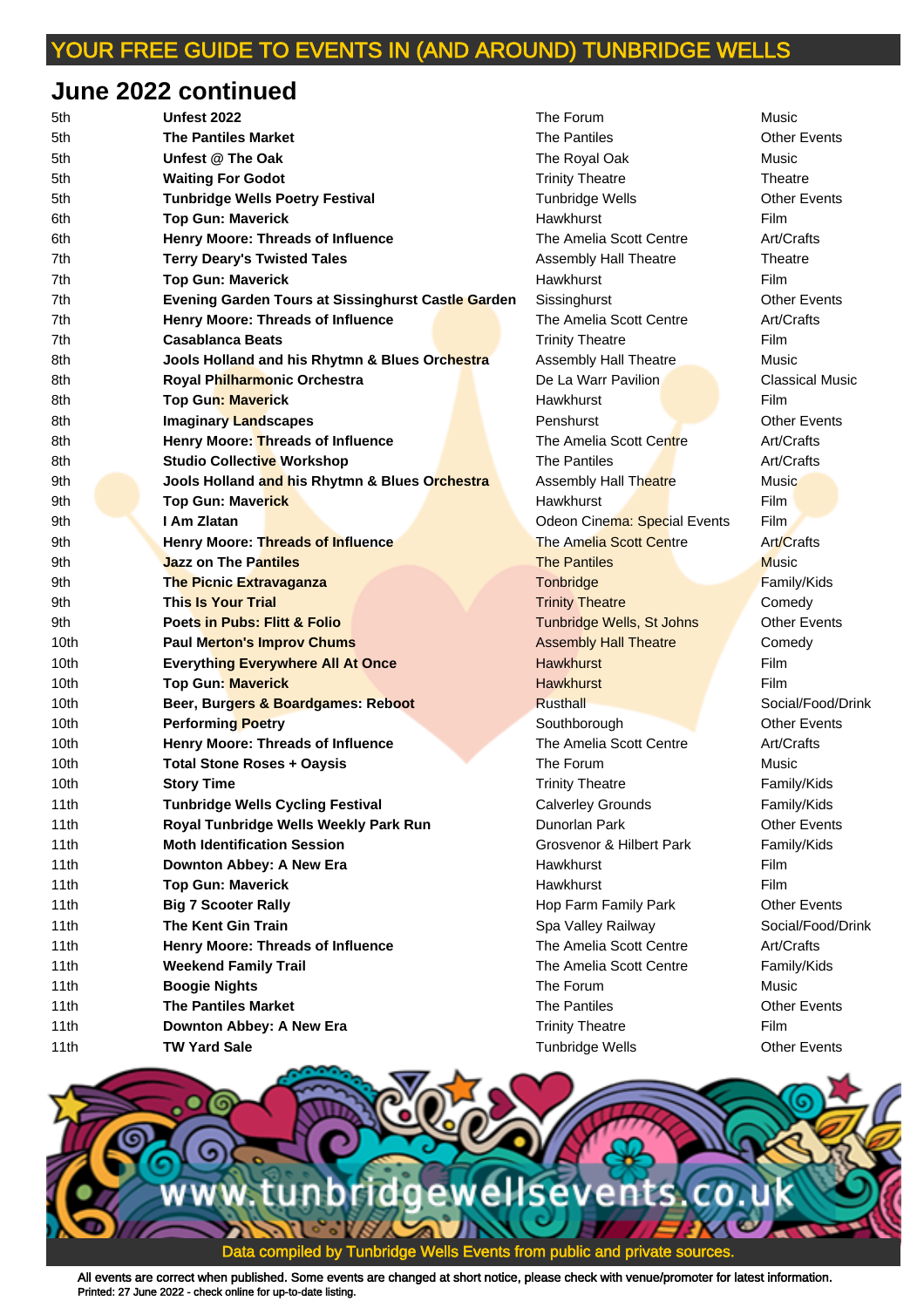## **June 2022 continued**

| 11th             | <b>Old School Party</b>                                   | Tunbridge Wells, High Street | Music                |
|------------------|-----------------------------------------------------------|------------------------------|----------------------|
| 12th             | <b>Get Carter</b>                                         | Hawkhurst                    | Film                 |
| 12th             | <b>Top Gun: Maverick</b>                                  | Hawkhurst                    | <b>Film</b>          |
| 12 <sub>th</sub> | <b>Big 7 Scooter Rally</b>                                | Hop Farm Family Park         | <b>Other Events</b>  |
| 12 <sub>th</sub> | <b>Poems and Pictures</b>                                 | Southborough                 | <b>Other Events</b>  |
| 12th             | <b>Cream Tea Special</b>                                  | Spa Valley Railway           | Social/Food/I        |
| 12 <sub>th</sub> | Fish & Chip Lunch Special                                 | Spa Valley Railway           | Social/Food/I        |
| 12 <sub>th</sub> | Henry Moore: Threads of Influence                         | The Amelia Scott Centre      | Art/Crafts           |
| 12 <sub>th</sub> | <b>Weekend Family Trail</b>                               | The Amelia Scott Centre      | Family/Kids          |
| 12 <sub>th</sub> | <b>Holding Absence</b>                                    | The Forum                    | Music                |
| 12 <sub>th</sub> | <b>The Pantiles Market</b>                                | <b>The Pantiles</b>          | <b>Other Events</b>  |
| 12th             | James Lisney (piano)                                      | <b>Tunbridge Wells</b>       | Classical Mus        |
| 13th             | The Camera Is Ours                                        | Hawkhurst                    | Film                 |
| 13th             | <b>Top Gun: Maverick</b>                                  | Hawkhurst                    | Film                 |
| 13th             | Henry Moore: Threads of Influence                         | The Amelia Scott Centre      | Art/Crafts           |
| 13th             | Stable 2022                                               | The Forum                    | Music                |
| 14th             | <b>TWODS: Shrek The Musical</b>                           | Assembly Hall Theatre        | Family/Kids          |
| 14th             | Downton Abbey: A New Era                                  | Hawkhurst                    | Film                 |
| 14 <sub>th</sub> | <b>Everything Everywhere All At Once</b>                  | Hawkhurst                    | Film                 |
| 14th             | <b>Top Gun: Maverick</b>                                  | Hawkhurst                    | Film                 |
| 14th             | <b>Writing Eco-Poetry</b>                                 | Southborough                 | <b>Other Events</b>  |
| 14th             | Henry Moore: Threads of Influence                         | The Amelia Scott Centre      | Art/Crafts           |
| 14th             | Stable 2022                                               | The Forum                    | <b>Music</b>         |
| 14th             | <b>Eco Poetry Night</b>                                   | <b>Trinity Theatre</b>       | <b>Other Events</b>  |
| 14th             | <b>Operation Mincemeat</b>                                | <b>Trinity Theatre</b>       | <b>Film</b>          |
| 15th             | <b>TWODS: Shrek The Musical</b>                           | <b>Assembly Hall Theatre</b> | Family/Kids          |
| 15th             | <b>Lancaster</b>                                          | <b>Hawkhurst</b>             | Film                 |
| 15 <sub>th</sub> | The Camera Is Ours                                        | <b>Hawkhurst</b>             | Film                 |
| 15th             | <b>Top Gun: Maverick</b>                                  | <b>Hawkhurst</b>             | Film                 |
| 15th             | Poets in Pubs: A. P. Staunton                             | <b>Rusthall</b>              | <b>Other Events</b>  |
| 15th             | <b>Evening Garden Tours at Sissinghurst Castle Garden</b> | Sissinghurst                 | <b>Other Events</b>  |
| 15th             | <b>Patterns and Permutations</b>                          | Southborough                 | <b>Other Events</b>  |
| 15th             | Henry Moore: Threads of Influence                         | The Amelia Scott Centre      | Art/Crafts           |
| 15 <sub>th</sub> | <b>Studio Collective Workshop</b>                         | <b>The Pantiles</b>          | Art/Crafts           |
| 15th             | The Northman                                              | Trinity Theatre              | Film                 |
| 16th             | <b>TWODS: Shrek The Musical</b>                           | Assembly Hall Theatre        | Family/Kids          |
| 16th             | <b>Get Carter</b>                                         | Hawkhurst                    | Film                 |
| 16th             | Lancaster                                                 | Hawkhurst                    | Film                 |
| 16th             | <b>Top Gun: Maverick</b>                                  | Hawkhurst                    | Film                 |
| 16th             | Henry Moore: Threads of Influence                         | The Amelia Scott Centre      | Art/Crafts           |
| 16th             | U18's Open Mic                                            | The Forum                    | Music                |
| 16th             | <b>Jazz on The Pantiles</b>                               | The Pantiles                 | Music                |
| 16th             | A Room of One's Own                                       | <b>Trinity Theatre</b>       | Theatre              |
| 17th             | <b>TWODS: Shrek The Musical</b>                           | Assembly Hall Theatre        | Family/Kids          |
| 17 <sub>th</sub> | <b>The Blues Band</b>                                     | De La Warr Pavilion          | Music                |
| 17th             | <b>Black Deer Festival</b>                                | Eridge Park                  | <b>Music Festiva</b> |
| 17th             | You Don't Have To Do It on Your Own                       | Grosvenor & Hilbert Park     | <b>Other Events</b>  |
|                  |                                                           |                              |                      |

**Hop Farm Family Park Charge Realty Park Charge Bondy** Park Charge **120th Poems and Pictures Southborough Contract Pressures** Other Events Spa Valley Railway **Cream Social/Food/Drink** 12th **Fish & Chip Lunch Special** Spa Valley Railway Social/Food/Drink The Amelia Scott Centre **Art/Crafts** 12th **Weekend Family Trail** The Amelia Scott Centre Family/Kids **Tunbridge Wells Classical Music The Amelia Scott Centre The Art/Crafts** Assembly Hall Theatre **Theatre Family/Kids 14th Southborough Company Southborough Company Company Company Company Company Company Company Southboard The Amelia Scott Centre The Art/Crafts 14th Trinity Theatre Community Theatre Community Theatre Other Events 14th Trinity Theatre Trinity Theatre Film 15th Assembly Hall Theatre Theatre Family/Kids 15th Participations** Southborough **Patterns** Cther Events 15th **Henry Moore: Threads of Influence** The Amelia Scott Centre Art/Crafts **15th Trinity Theatre Film** Assembly Hall Theatre Family/Kids The Amelia Scott Centre **Art/Crafts Trinity Theatre Theatre Theatre** Assembly Hall Theatre Family/Kids **17th De La Warr Pavilion Communisty De La Warr Pavilion 17th Black Deep Festivals** Eridge Park Music Festivals **17th Grosvenor & Hilbert Park Communisty Communisty Communisty Communisty** 

Tunbridge Wells, High Street... Music

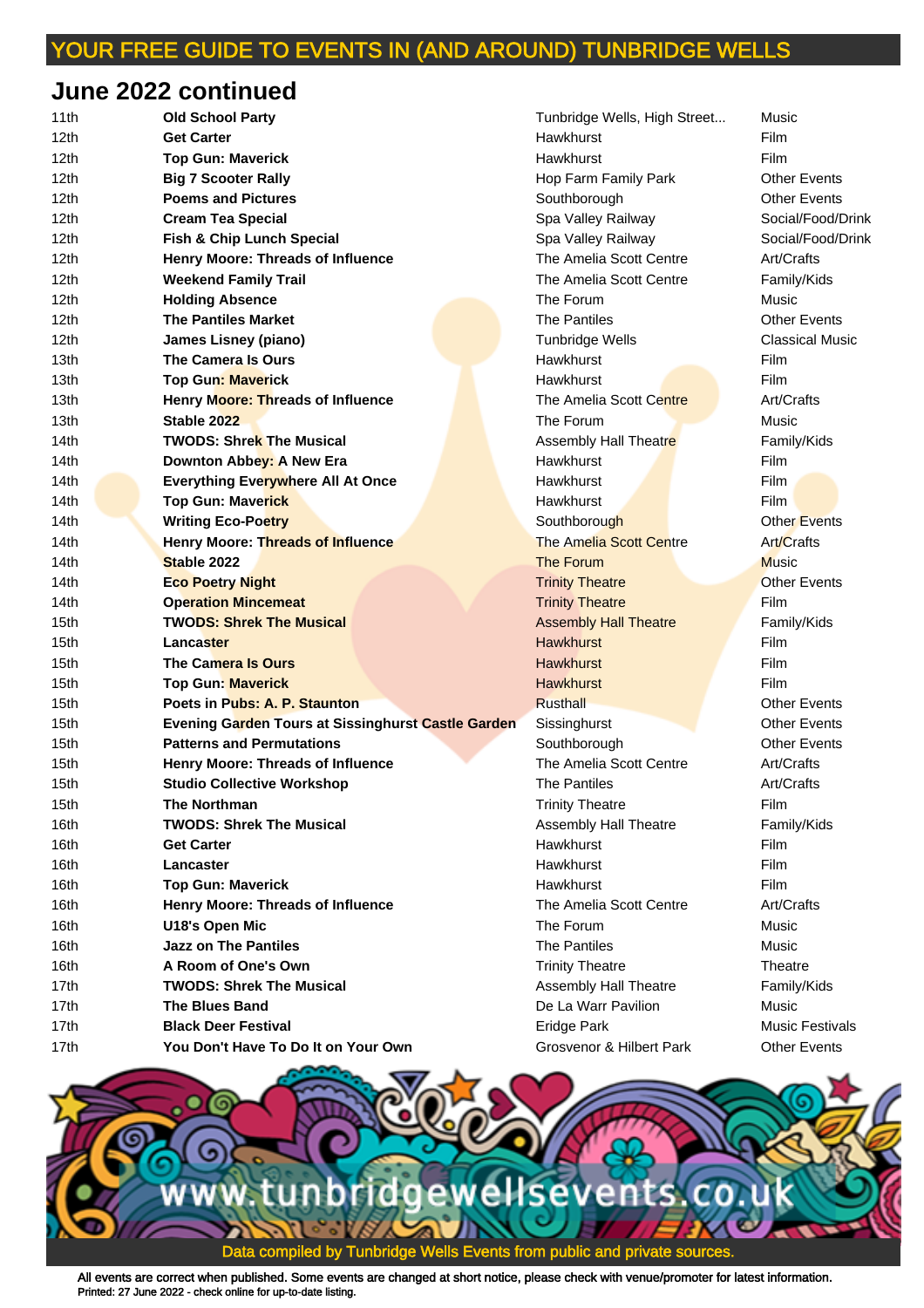## **June 2022 continued**

| 17th | Simply Red + Lisa Stansfield                     | Hop Farm Family Park          | Music                  |
|------|--------------------------------------------------|-------------------------------|------------------------|
| 17th | TW Jazz Club: Bob Dwyer's Jazz Band              | Masonic Hall                  | Music                  |
| 17th | The Power of Not Knowing                         | <b>Online Events</b>          | <b>Other Events</b>    |
| 17th | Henry Moore: Threads of Influence                | The Amelia Scott Centre       | Art/Crafts             |
| 17th | <b>The Paul Gunn Collective</b>                  | The Grey Lady                 | Music                  |
| 17th | Down For The Count Swing Orchestra               | <b>Trinity Theatre</b>        | Music                  |
| 17th | <b>Story Time</b>                                | <b>Trinity Theatre</b>        | Family/Kids            |
| 18th | <b>TWODS: Shrek The Musical</b>                  | Assembly Hall Theatre         | Family/Kids            |
| 18th | Jo Whiley's 90s Anthems                          | De La Warr Pavilion           | Music                  |
| 18th | Royal Tunbridge Wells Weekly Park Run            | Dunorlan Park                 | <b>Other Events</b>    |
| 18th | <b>Black Deer Festival</b>                       | Eridge Park                   | <b>Music Festivals</b> |
| 18th | <b>Hadlow College Country Fair</b>               | Hadlow                        | Family/Kids            |
| 18th | <b>Paul Weller in Concert</b>                    | Hop Farm Family Park          | Music                  |
| 18th | All Creatures Great and Small: Paddock Wood Chor | Paddock Wood                  | <b>Classical Music</b> |
| 18th | <b>Penshurst Choral Society Summer Concert</b>   | Penshurst                     | <b>Classical Music</b> |
| 18th | Hunt For The Wilderpeople                        | Rusthall                      | Film                   |
| 18th | Murder Mystery Fish and Chip Supper              | Spa Valley Railway            | Social/Food/Dri        |
| 18th | <b>Real Ale Train</b>                            | Spa Valley Railway            | Social/Food/Dri        |
| 18th | Summer Steam Up!                                 | Spa Valley Railway            | Other Events           |
| 18th | Henry Moore Workshop: Tim Patrick                | The Amelia Scott Centre       | Art/Crafts             |
| 18th | Henry Moore: Threads of Influence                | The Amelia Scott Centre       | Art/Crafts             |
| 18th | <b>Weekend Family Trail</b>                      | The Amelia Scott Centre       | Family/Kids            |
| 18th | <b>Daft Funk</b>                                 | The Forum                     | <b>Music</b>           |
| 18th | Salsa Camina Band                                | The Grey Lady                 | <b>Music</b>           |
| 18th | <b>The Pantiles Market</b>                       | <b>The Pantiles</b>           | <b>Other Events</b>    |
| 18th | Pop In For Pop Up                                | <b>Trinity Theatre</b>        | <b>Other Events</b>    |
| 18th | Spiers & Boden                                   | <b>Trinity Theatre</b>        | Music                  |
| 19th | <b>Black Deer Festival</b>                       | <b>Eridge Park</b>            | <b>Music Festivals</b> |
| 19th | A Celebration of Father Ted                      | <b>Hever Festival Theatre</b> | Comedy                 |
| 19th | <b>Keane in Concert</b>                          | <b>Hop Farm Family Park</b>   | Music                  |
| 19th | <b>Ploughman's Lunch</b>                         | Spa Valley Railway            | Social/Food/Dri        |
| 19th | <b>Summer Steam Up!</b>                          | Spa Valley Railway            | <b>Other Events</b>    |
| 19th | <b>Henry Moore: Threads of Influence</b>         | The Amelia Scott Centre       | Art/Crafts             |
| 19th | <b>Weekend Family Trail</b>                      | The Amelia Scott Centre       | Family/Kids            |
| 19th | <b>The Pantiles Market</b>                       | The Pantiles                  | <b>Other Events</b>    |
| 19th | Henry Normal: The Escape Plan                    | <b>Trinity Theatre</b>        | <b>Other Events</b>    |
| 20th | <b>Getting Your Poetry Out There</b>             | Grosvenor & Hilbert Park      | <b>Other Events</b>    |
| 20th | <b>Oh God! - Religious Poetry</b>                | <b>Online Events</b>          | <b>Other Events</b>    |
| 20th | Henry Moore: Threads of Influence                | The Amelia Scott Centre       | Art/Crafts             |
| 20th | Stable 2022                                      | The Forum                     | Music                  |
| 21st | <b>Equilux</b>                                   | King Charles the Martyr       | <b>Other Events</b>    |
| 21st | Henry Moore: Threads of Influence                | The Amelia Scott Centre       | Art/Crafts             |
| 21st | Stable 2022                                      | The Forum                     | Music                  |
| 21st | Downton Abbey: A New Era                         | <b>Trinity Theatre</b>        | Film                   |
| 22nd | <b>Strictly Presents: Keeeep Dancing!</b>        | Assembly Hall Theatre         | Dance                  |
| 22nd | <b>Could I Be A Poet?</b>                        | Grosvenor & Hilbert Park      | <b>Other Events</b>    |
| 22nd | <b>Making Your Own Myth</b>                      | Grosvenor & Hilbert Park      | <b>Other Events</b>    |

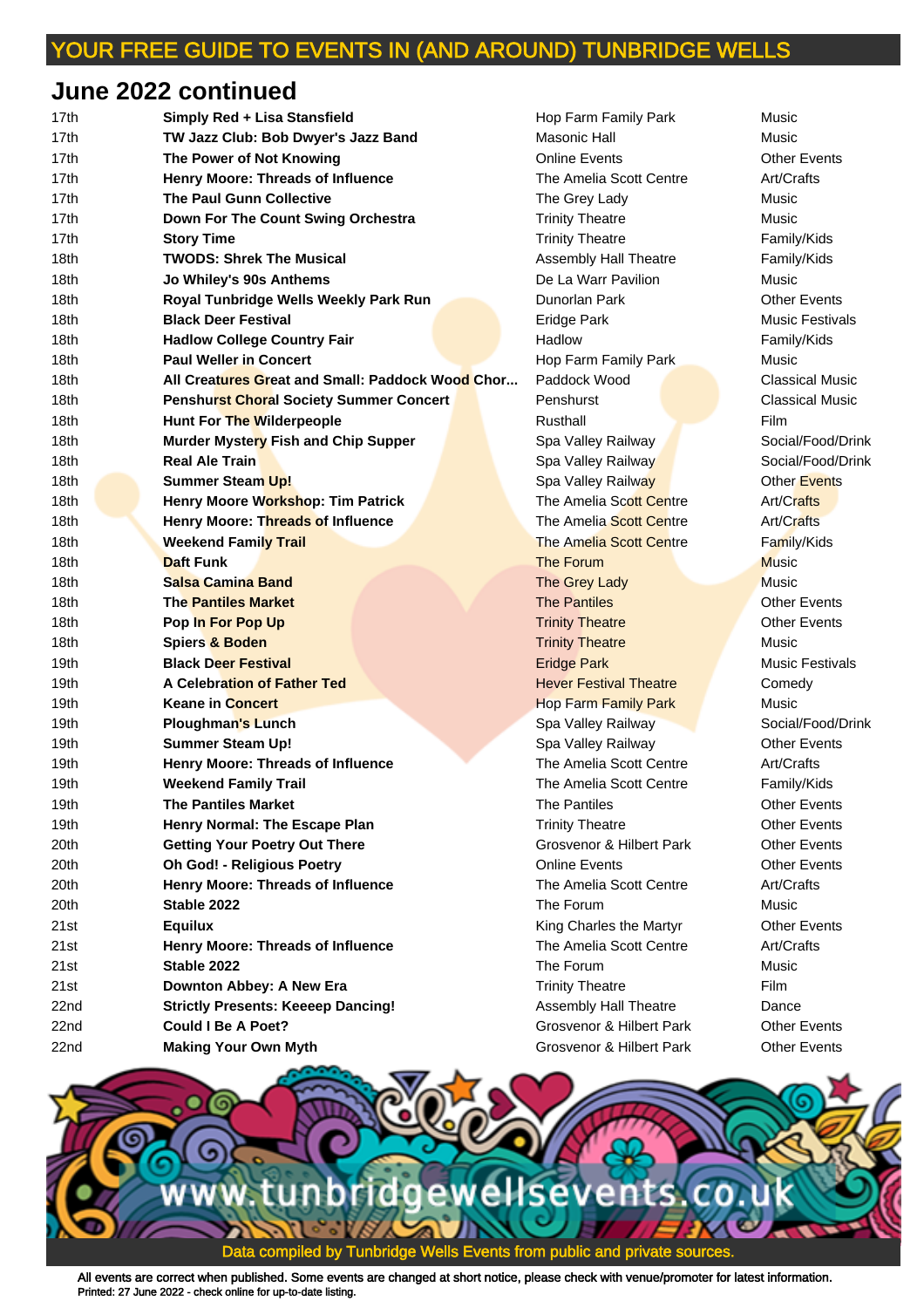## **June 2022 continued**

| 22nd | George Michael: Freedom Uncut                    | Odeon Cinema: Special Events        | Music               |
|------|--------------------------------------------------|-------------------------------------|---------------------|
| 22nd | Henry Moore: Threads of Influence                | The Amelia Scott Centre             | Art/Crafts          |
| 22nd | <b>Studio Collective Workshop</b>                | <b>The Pantiles</b>                 | Art/Crafts          |
| 22nd | The Open Page with TV Adaptation Special         | <b>Trinity Theatre</b>              | <b>Other Events</b> |
| 22nd | Poets in Pubs: John Wheeler                      | Tunbridge Wells, Camden Road        | <b>Other Events</b> |
| 23rd | <b>Arts Society Lectures</b>                     | Holmewood House School              | Art/Crafts          |
| 23rd | Henry Moore: Threads of Influence                | The Amelia Scott Centre             | Art/Crafts          |
| 23rd | <b>Sugarhill Gang + Furious Five</b>             | The Forum                           | Music               |
| 23rd | <b>Jazz on The Pantiles</b>                      | <b>The Pantiles</b>                 | Music               |
| 23rd | <b>Going To Ground</b>                           | <b>Tunbridge Wells</b>              | <b>Other Events</b> |
| 24th | <b>Murder Mystery Dining</b>                     | Mercure, Pembury                    | Social/Food/I       |
| 24th | George Michael: Freedom Uncut                    | Odeon Cinema: Special Events        | Music               |
| 24th | Henry Moore: Threads of Influence                | The Amelia Scott Centre             | Art/Crafts          |
| 24th | <b>Weekend Family Trail</b>                      | The Amelia Scott Centre             | Family/Kids         |
| 24th | Punk & Reggae Night: Double Barrel + The Sweeney | The Forum                           | Music               |
| 24th | <b>Grey Lady Sessions</b>                        | The Grey Lady                       | Music               |
| 24th | <b>Richard Durrant: Music For Midsummer</b>      | <b>Trinity Theatre</b>              | Music               |
| 24th | <b>Story Time</b>                                | <b>Trinity Theatre</b>              | Family/Kids         |
| 24th | An Evening With Hannah Lowe                      | Tunbridge Wells                     | Other Events        |
| 24th | The Patinas @The Bedford                         | Tunbridge Wells, High Street        | Music               |
| 25th | <b>The Counterfiet Stones</b>                    | <b>Assembly Hall Theatre</b>        | Music               |
| 25th | <b>Royal Tunbridge Wells Weekly Park Run</b>     | <b>Dunorlan Park</b>                | Other Events        |
| 25th | <b>Tunbridge Wells Soapbox Race</b>              | <b>Dunorlan Park</b>                | <b>Family/Kids</b>  |
| 25th | <b>Among The Wolves of Court</b>                 | <b>Hever Festival Theatre</b>       | <b>Other Events</b> |
| 25th | <b>George Michael: Freedom Uncut</b>             | <b>Odeon Cinema: Special Events</b> | Music               |
| 25th | <b>Selfie: We Are Not Alone</b>                  | Southborough                        | <b>Other Events</b> |
| 25th | <b>The Kent Gin Train</b>                        | <b>Spa Valley Railway</b>           | Social/Food/I       |
| 25th | Henry Moore: Threads of Influence                | The Amelia Scott Centre             | Art/Crafts          |
| 25th | <b>Weekend Family Trail</b>                      | The Amelia Scott Centre             | Family/Kids         |
| 25th | The Rifles: Summer Show                          | The Forum                           | Music               |
| 25th | <b>Soul Train</b>                                | The Pantiles                        | Music               |
| 25th | <b>The Repair Cafe</b>                           | <b>Trinity Theatre</b>              | <b>Other Events</b> |
| 26th | <b>Small Island Project</b>                      | Chiddingstone Castle                | Music               |
| 26th | George Michael: Freedom Uncut                    | Odeon Cinema: Special Events        | Music               |
| 26th | <b>High Weald Belle Sunday Lunch</b>             | Spa Valley Railway                  | Social/Food/I       |
| 26th | Henry Moore: Threads of Influence                | The Amelia Scott Centre             | Art/Crafts          |
| 26th | Verse-a-tility                                   | The Forum                           | <b>Other Events</b> |
| 26th | <b>Wordplay Fun Day</b>                          | The Forum                           | <b>Other Events</b> |
| 26th | The Good Ship Comedy Club                        | <b>Trinity Theatre</b>              | Comedy              |
| 26th | <b>Tunbridge Wells Poetry Festival</b>           | <b>Tunbridge Wells</b>              | <b>Other Events</b> |
| 27th | Henry Moore: Threads of Influence                | The Amelia Scott Centre             | Art/Crafts          |
| 27th | Stable 2022                                      | The Forum                           | Music               |
| 27th | <b>Genevieve: Senior Cinema</b>                  | <b>Trinity Theatre</b>              | Film                |
| 28th | <b>Dinosaur World Live</b>                       | Assembly Hall Theatre               | Family/Kids         |
| 28th | Henry Moore: Threads of Influence                | The Amelia Scott Centre             | Art/Crafts          |
| 28th | Stable 2022                                      | The Forum                           | Music               |
| 28th | <b>Everything Everywhere All At Once</b>         | <b>Trinity Theatre</b>              | Film                |

**22** The Amelia Scott Centre Art/Crafts **22** Trinity Theatre **Conducts** Other Events **Tunbridge Wells, Camden Road Other Events** 23rd **Arts Society Lectures** Holmewood House School Art/Crafts **23** The Amelia Scott Centre **Art/Crafts Tunbridge Wells Community Community** Other Events Mercure, Pembury **Communder Social/Food/Drink Odeon Cinema: Special Events Music The Amelia Scott Centre Art/Crafts 24 The Amelia Scott Centre Family/Kids 24th Grey Lady Music Music** 24th **Richard Durrant: Music For Midsummer** Trinity Theatre Music **Trinity Theatre Trinity Theatre Family/Kids 24th Ann Events** Tunbridge Wells **And An Events Tunbridge Wells, High Street... Music** Assembly Hall Theatre **Music 25th Among The World Theatre Court Among Theatre Court Events Odeon Cinema: Special Events Music 25 Southborough Community Southborough Community Community Community Community Community Community Community Community Community Community Community Community Community Community Community Community Community Community Co 25th Trainibolson Spa Valley Railway Social/Food/Drink 25th The Amelia Scott Centre Art/Crafts The Amelia Scott Centre Family/Kids 25th Pantiles Music Music Trinity Theatre Career Canadian Catalogue City Cafe** 26th **Small Island Project** Chiddingstone Castle Music **Odeon Cinema: Special Events Music** 26th **High Weald Belle Sunday Lunch** Spa Valley Railway Social/Food/Drink **The Amelia Scott Centre Art/Crafts 26th Trinity Theatre Comedy Comedy Tunbridge Wells Poetry Feature Community Community 27 The Amelia Scott Centre Art/Crafts Trinity Theatre Film** Assembly Hall Theatre **Family/Kids 28th The Amelia Scott Centre Centre Art/Crafts Trinity Theatre Example 28th Trinity Theatre Film** 

**Odeon Cinema: Special Events Music**